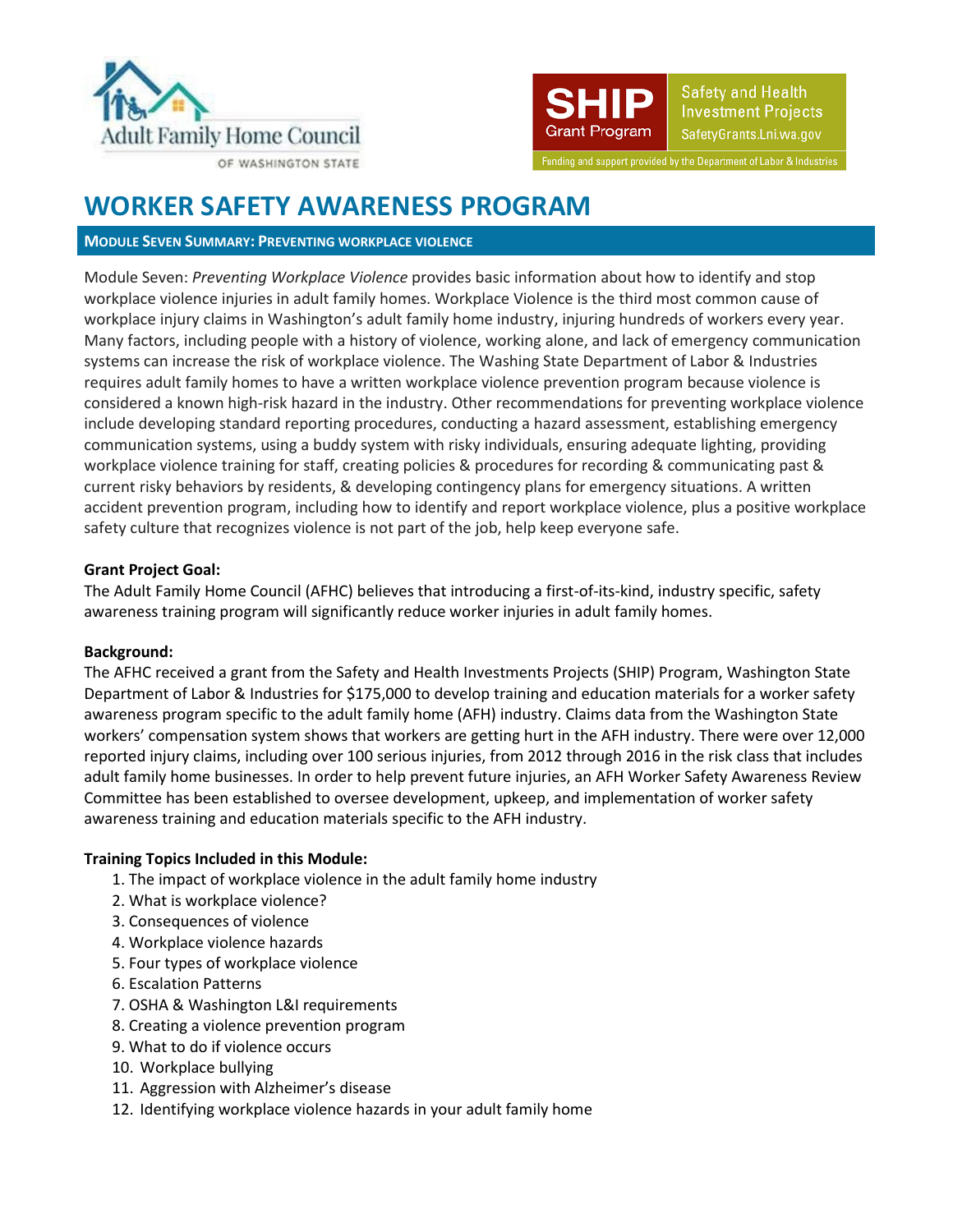



## **Training Module Objectives:**

- Identify the impact of workplace violence in the adult family home industry
- Recognize different types of workplace violence
- Understand L&I and OSHA requirements & recommendations relating to workplace violence
- Recognize workplace violence hazards in your home
- Identify actions you can take to prevent workplace violence

#### **Target Audience:**

The target audience includes the owners and operators of the 2,900 adult family homes in Washington and their approximately 14,000 employees. By definition, adult family homes are small businesses located in residential homes, each with unique challenges. The AFHC is committed to supporting and helping adult family homes succeed.

*Funding and support for this project has been provided by the State of Washington, Department of Labor & Industries, Safety & Health Investment Projects.*

*The Adult Family Home Council is solely responsible for the content of and views expressed in this report and related materials unless they have been formally endorsed by the Washington State Department of Labor & Industries.*

*These documents do not replace any standard or regulation and create no new legal obligations. They are advisory in nature, informational in content, and are intended to assist employers in providing a safe and healthful workplace.*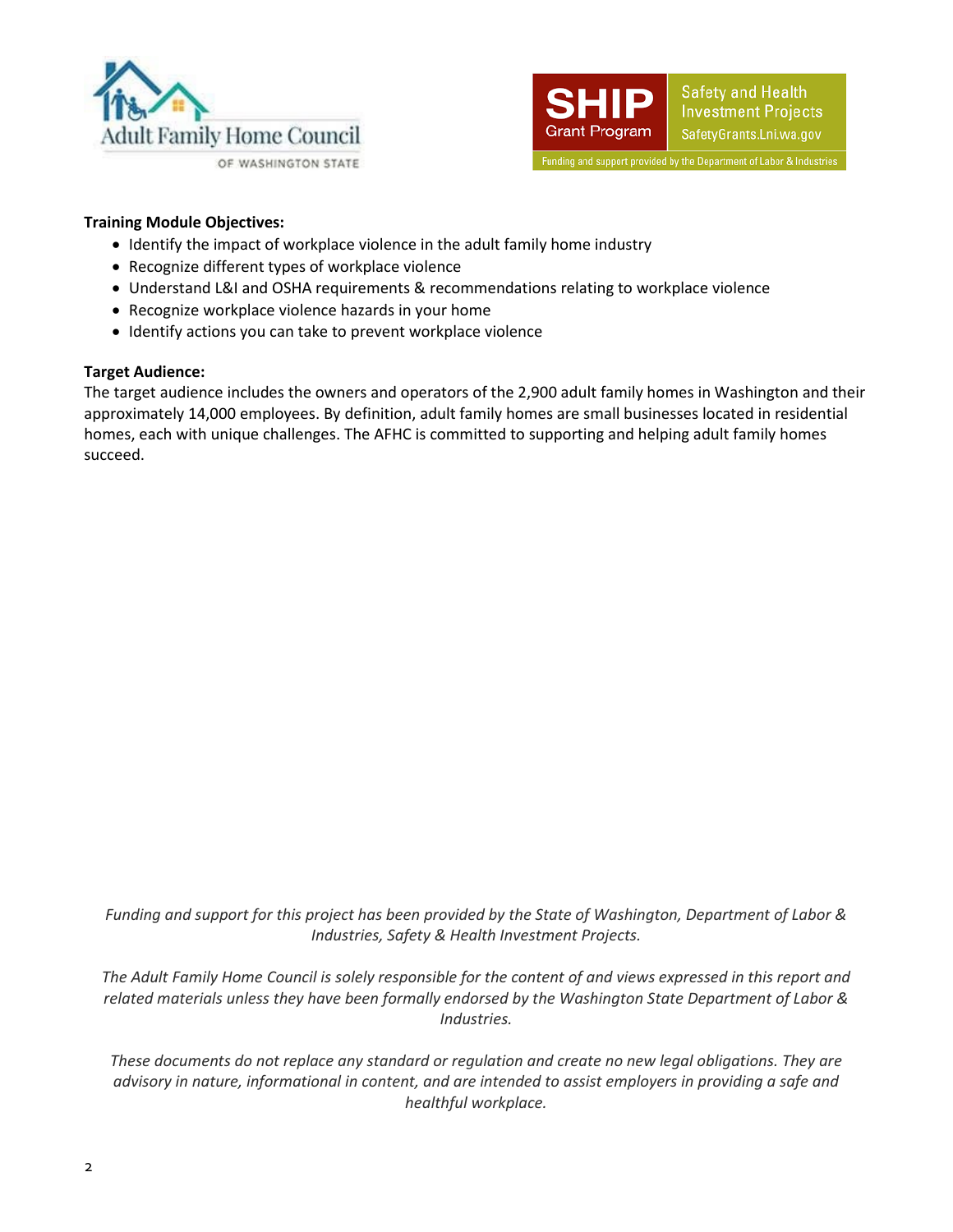



# **WORKER SAFETY AWARENESS PROGRAM**

# **MODULE SEVEN CHECKLIST: PREVENTING WORKPLACE VIOLENCE**

- $\Box$  Start with your written accident prevention program, required by the Washington State Department of Labor & Industries, which should address:
	- o How to identify workplace violence hazards
	- o How to report workplace violence
	- o How to correct hazards before someone gets hurt
	- o How to get help if violence occurs
	- o How to evaluate & make improvements to your plan at least annually
- $\Box$  Develop, communicate, and enforce a no tolerance policy for workplace violence in your home, including a no weapons provision
- $\Box$  Target areas that you want to improve. Focus on processes & procedures that make sense for your home
- $\Box$  Provide safety awareness training related to workplace violence
- $\Box$  Create a positive safety culture that encourages the reporting of potential hazards and any incidents or violence or near misses
- $\Box$  Follow up quickly on any reports of violence or concerns about potential violence
- $\square$  Ensure there is no retaliation for anyone who reports workplace violence incidents or concerns about possible violence
- $\Box$  Conduct a hazard recognition exercise with employees by walking through your adult family home to identify potential workplace violence hazards
- $\Box$  Use a job hazard analysis form to identify potential hazards and how to prevent or control them
- $\Box$  Develop a system for identifying risky past and current behaviors by residents and use this information to develop individualized care plans
- $\Box$  Provide a system for communicating during emergencies or calling for help when someone feels threatened (Consider cell phone or panic button use)
- $\square$  Discuss workplace violence incidents or potential hazards at safety meetings
- $\Box$  Set up rooms so that clear escape paths are available.
- $\Box$  Control access to the home using locks and other security systems
- $\Box$  Ensure both indoor and outdoor areas are well lit
- $\Box$  Eliminate access to any potential weapons
- $\Box$  Identify cool down areas for residents or others to de-escalate & safe rooms for use in case of emergency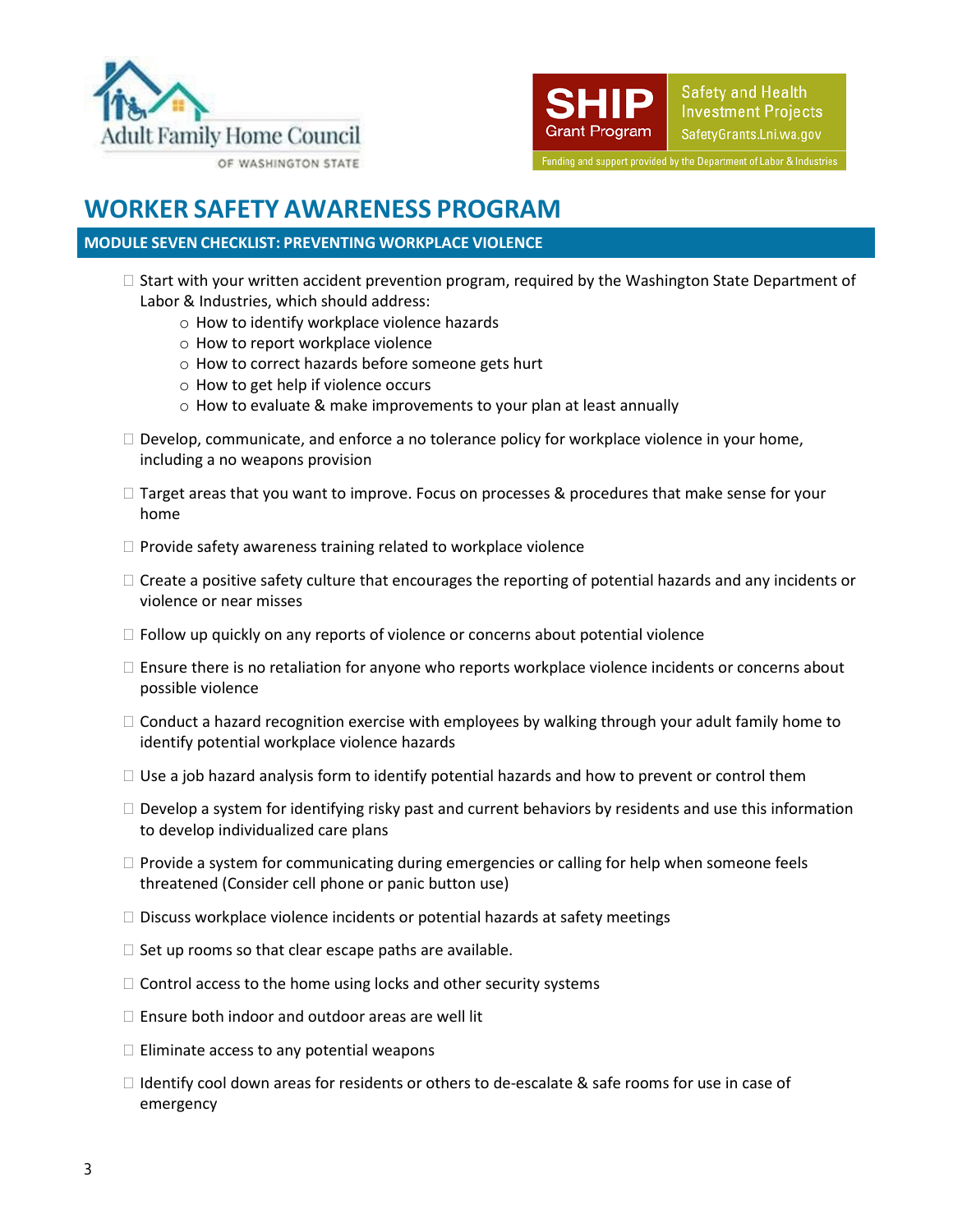



- $\Box$  Use specific log-in and log-out procedures for staff & guests
- $\square$  Supervise the movement of residents & guests
- $\Box$  Develop procedures & contingency for what to do if a violent incident occurs. Include emergency contact information & processes for providing assistance to victims
- $\Box$  Use restraining orders when necessary & create a "restricted visitors" list for residents or guests with a history of violence
- $\Box$  Establish a liaison with local police & service providers (such as counselors) who can assist during & after a violent incident
- $\Box$  Cooperate with law enforcement, prosecutors, or other government agencies
- $\Box$  Request [a consultation](https://www.lni.wa.gov/safety-health/preventing-injuries-illnesses/request-consultation/) from the Washington State Department of Labor & Industries <https://www.lni.wa.gov/safety-health/preventing-injuries-illnesses/request-consultation/> or by calling 360-902-5554.

*Funding and support for this project has been provided by the State of Washington, Department of Labor & Industries, Safety & Health Investment Projects.*

*The Adult Family Home Council is solely responsible for the content of and views expressed in this report and related materials unless they have been formally endorsed by the Washington State Department of Labor & Industries.*

*These documents do not replace any standard or regulation and create no new legal obligations. They are advisory in nature, informational in content, and are intended to assist employers in providing a safe and healthful workplace.*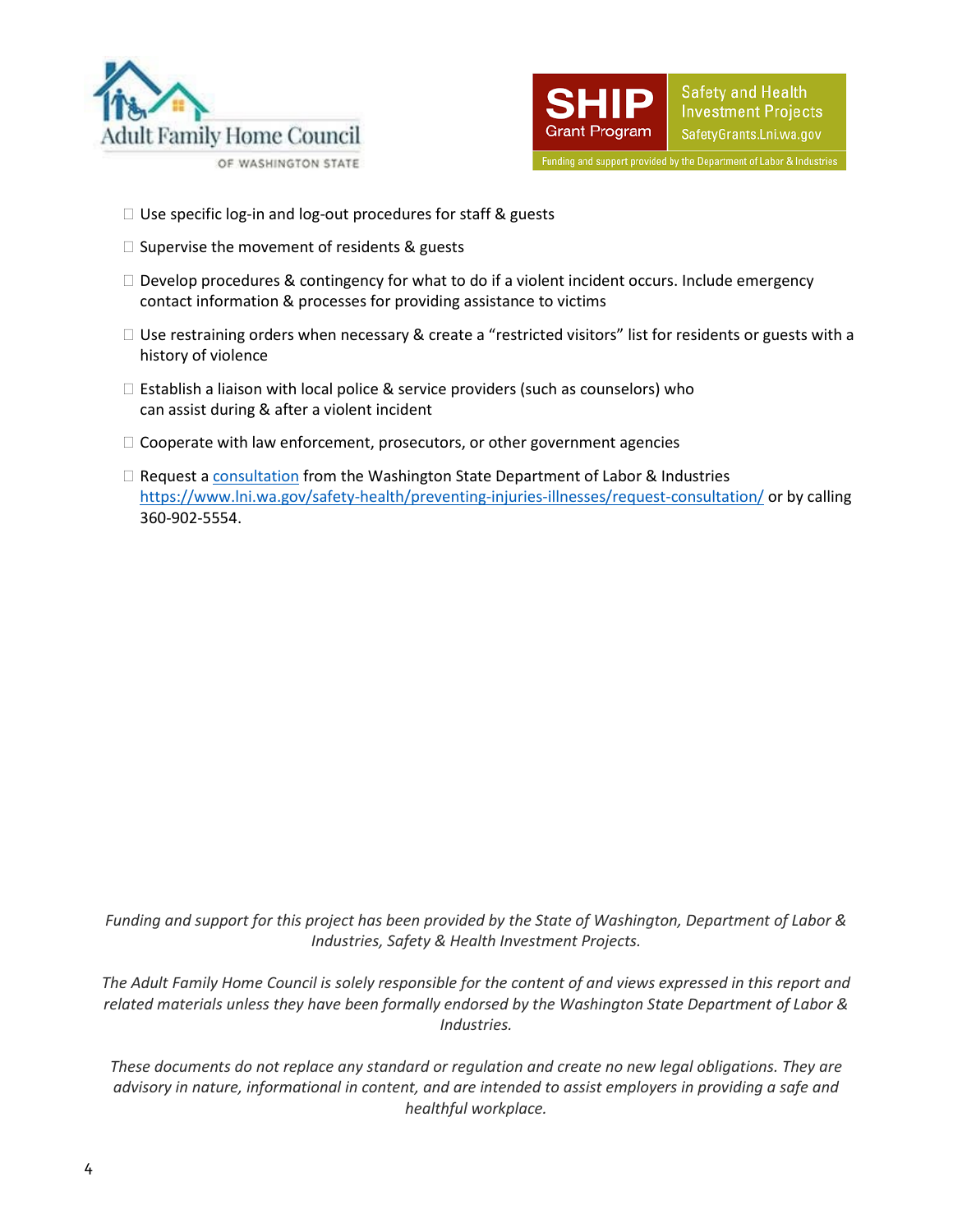



# **WORKER SAFETY AWARENESS PROGRAM**

### **MODULE SEVEN RESOURCE LIST: PREVENTING WORKPLACE VIOLENCE**

- OSHA Healthcare Wide Hazards Workplace Violence eTool: <https://www.osha.gov/SLTC/etools/hospital/hazards/workplaceviolence/viol.html>
- OSHA Guidelines for Preventing Workplace Violence for Healthcare and Social Service Workers: <https://www.osha.gov/Publications/osha3148.pdf>
- OSHA PowerPoint training: Workplace Violence Prevention Health Care and Social Service Workers: <https://www.osha.gov/dte/library/wp-violence/healthcare/index.html>
- OSHA Workplace Violence Checklist: <https://www.osha.gov/SLTC/etools/hospital/hazards/workplaceviolence/checklist.html>
- OSHA Enforcement Procedures and Scheduling for Occupational Exposure to Workplace Violence: [https://www.osha.gov/sites/default/files/enforcement/directives/CPL\\_02-01-058.pdf](https://www.osha.gov/sites/default/files/enforcement/directives/CPL_02-01-058.pdf)
- OSHA Evacuation Plans and Procedures eTool: [https://www.osha.gov/SLTC/etools/evacuation/floorplan\\_demo.html](https://www.osha.gov/SLTC/etools/evacuation/floorplan_demo.html)
- The National Institute for Occupational Safety and Health (NIOSH) website for Occupational Violence (Includes an Online Workplace Violence Prevention Course for Nurses): <https://www.cdc.gov/niosh/topics/violence/default.html>
- NIOSH Workplace Violence Prevention for Nurses Resources (Includes sample incident reports, checklists, and risk triage tools)[: https://wwwn.cdc.gov/WPVHC/Course.aspx/Slide/Resources](https://wwwn.cdc.gov/WPVHC/Course.aspx/Slide/Resources)
- NIOSH Home Healthcare Workers: How to Prevent Violence on the Job: <https://www.cdc.gov/niosh/docs/2012-118/pdfs/2012-118.pdf>
- NIOSH Workplace Violence Prevention for Nurses Additional Resources (including checklists): <https://wwwn.cdc.gov/WPVHC/Nurses/Course/Slide/Resources>
- CDC Risk Factors for Perpetration webpage: <https://www.cdc.gov/violenceprevention/youthviolence/riskprotectivefactors.html>
- CDC Violence Prevention: Coping with Stress: <https://www.cdc.gov/violenceprevention/suicide/copingwith-stresstips.html>
- CDC Workplace Violence Prevention Strategies and Research Needs: <https://www.cdc.gov/niosh/docs/2006-144/pdfs/2006-144.pdf>
- CDC Caring for Yourself while Caring for Others training: [https://www.cdc.gov/niosh/docs/2015-](https://www.cdc.gov/niosh/docs/2015-102/default.html) [102/default.html](https://www.cdc.gov/niosh/docs/2015-102/default.html)
- National Institute on Aging (NIA): Coping with Agitation and Aggression in Alzheimer's Disease: <https://www.nia.nih.gov/health/coping-agitation-and-aggression-alzheimers-disease>
- National Suicide Prevention Lifeline Wallet Card: Learn the Warning Signs: [https://suicidepreventionlifeline.org/wp-content/uploads/2016/09/green-national-suicide-prevention](https://suicidepreventionlifeline.org/wp-content/uploads/2016/09/green-national-suicide-prevention-lifeline-wallet-card.pdf)[lifeline-wallet-card.pdf](https://suicidepreventionlifeline.org/wp-content/uploads/2016/09/green-national-suicide-prevention-lifeline-wallet-card.pdf)
- National Institute of Health: Traumatic stress: New roads to recovery: <https://magazine.medlineplus.gov/article/traumatic-stress-new-roads-to-recovery/>
- U.S. Department of Health and Human services Office of Women's Health: Caregiver Stress: <https://www.womenshealth.gov/a-z-topics/caregiver-stress>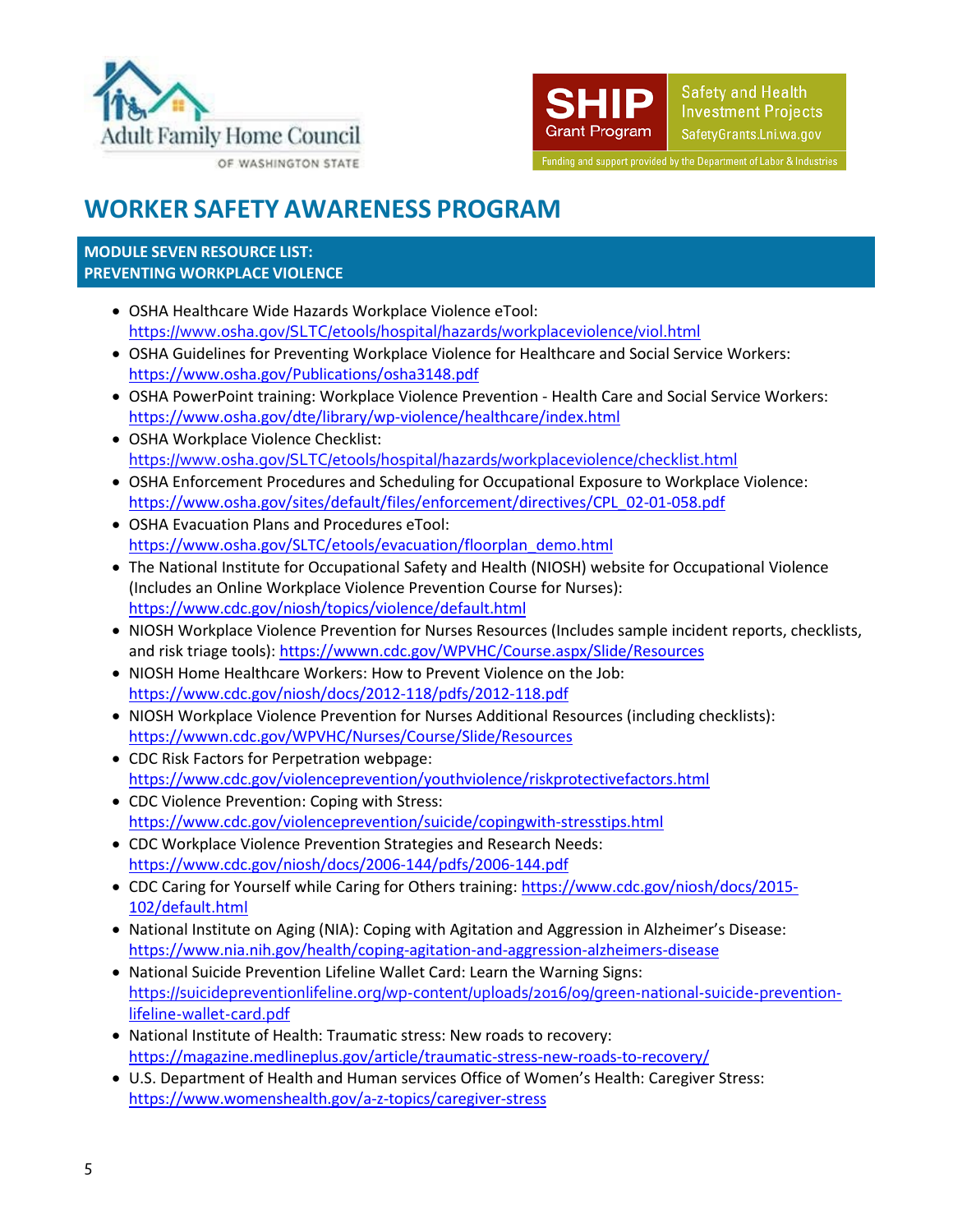



- U.S. Department of Health and Human Services Substance Abuse and Mental Health Services Administration (SAMHSA), Trauma and Violence website[: https://www.samhsa.gov/trauma-violence](https://www.samhsa.gov/trauma-violence)
- SAMHSA's Concept of Trauma and Guidance for a Trauma-Informed Approach: [https://ncsacw.samhsa.gov/userfiles/files/SAMHSA\\_Trauma.pdf](https://ncsacw.samhsa.gov/userfiles/files/SAMHSA_Trauma.pdf)
- Center for Health Care Strategies, Laying the Groundwork for Trauma Informed Care: <https://www.chcs.org/resource/laying-groundwork-trauma-informed-care/>
- Labor & Industries (L&I) Workplace Bullying and Violence webpage: [https://lni.wa.gov/safety](https://lni.wa.gov/safety-health/safety-research/ongoing-projects/workplace-bullying#workplace-bullying)[health/safety-research/ongoing-projects/workplace-bullying#workplace-bullying](https://lni.wa.gov/safety-health/safety-research/ongoing-projects/workplace-bullying#workplace-bullying)
- L&I DOSH Directive 5.07- Workplace Violence Prevention issued 1/24/2020: <https://www.lni.wa.gov/dA/1f58d0526f/DD507.pdf>
- L&I DOSH Directive 5.05 Violence in the Workplace Enforcement Policy issued 11/5/2010: <https://www.lni.wa.gov/dA/a11ed1ae97/DD505.pdf>
- L&I "Stop Workplace Bullying" publication:<https://lni.wa.gov/forms-publications/f310-001-000.pdf>
- L&I Workplace Violence Awareness and Prevention for Employers and Employees: <https://www.lni.wa.gov/dA/4391903bdb/F417-140-000.pdf>
- Oregon Bureau of Labor and Industries, Workplace Bullying poster: <https://employmentlaw.sussmanshank.com/wp-content/uploads/2018/11/boli-workplace-bullying.pdf>
- Oregon OSHA Violence Prevention Program online course: <https://osha.oregon.gov/edu/courses/Pages/violence-prevention-program-online-course.aspx>
- 2017 Workplace Bullying Institute, U.S. Workplace Bullying Survey website: <https://workplacebullying.org/download/2017-wbi/>
- Workplace Bullying Institute:<https://workplacebullying.org/>
- University of California, Santa Cruz De-escalating Challenging Interactions with Students: A Review of the Literature Presentation (With good resource list): [https://www.acha.org/documents/Programs\\_Services/webhandouts\\_2016/TH4-271\\_Jennette.pdf](https://www.acha.org/documents/Programs_Services/webhandouts_2016/TH4-271_Jennette.pdf)
- The Joint Commission, Quick Safety 47: De-escalation in Healthcare: [https://www.jointcommission.org/resources/patient-safety-topics/workplace-violence](https://www.jointcommission.org/resources/patient-safety-topics/workplace-violence-prevention/sentinel-event-alert-and-quick-safety-newsletters/)[prevention/sentinel-event-alert-and-quick-safety-newsletters/](https://www.jointcommission.org/resources/patient-safety-topics/workplace-violence-prevention/sentinel-event-alert-and-quick-safety-newsletters/)
- The Joint Commission, Improving Patient and Worker Safety[: https://www.jointcommission.org/-](https://www.jointcommission.org/-/media/tjc/documents/resources/patient-safety-topics/work-place-violence-prevention/updated-wsps-monograph-final-42020.pdf) [/media/tjc/documents/resources/patient-safety-topics/work-place-violence-prevention/updated-wsps](https://www.jointcommission.org/-/media/tjc/documents/resources/patient-safety-topics/work-place-violence-prevention/updated-wsps-monograph-final-42020.pdf)[monograph-final-42020.pdf](https://www.jointcommission.org/-/media/tjc/documents/resources/patient-safety-topics/work-place-violence-prevention/updated-wsps-monograph-final-42020.pdf)
- The Joint Commission, Bullying Has No Place in Healthcare: [https://www.jointcommission.org/resources/news-and-multimedia/newsletters/newsletters/quick](https://www.jointcommission.org/resources/news-and-multimedia/newsletters/newsletters/quick-safety/quick-safety-issue-24-bullying-has-no-place-in-health-care/)[safety/quick-safety-issue-24-bullying-has-no-place-in-health-care/](https://www.jointcommission.org/resources/news-and-multimedia/newsletters/newsletters/quick-safety/quick-safety-issue-24-bullying-has-no-place-in-health-care/)
- International Association of Chiefs of Police, Combating Workplace Violence: Guidelines for Employers and Law Enforcement 1996[: https://apps.dtic.mil/dtic/tr/fulltext/u2/a305667.pdf](https://apps.dtic.mil/dtic/tr/fulltext/u2/a305667.pdf)
- International Association of Chiefs of Police, Combating Workplace Violence: Guidelines for Employers and Law Enforcement 2002[: http://www.ncdsv.org/images/IACP\\_Combating-workplace-violence](http://www.ncdsv.org/images/IACP_Combating-workplace-violence-guidelines-for-employers-and-LE_4-2002.pdf)[guidelines-for-employers-and-LE\\_4-2002.pdf](http://www.ncdsv.org/images/IACP_Combating-workplace-violence-guidelines-for-employers-and-LE_4-2002.pdf)
- Survival Skills for Working with Potentially Violent Clients (Article)- Stephen Kaplan & Eugenie Wheeler, 1983[: https://journals.sagepub.com/doi/10.1177/104438948306400603](https://journals.sagepub.com/doi/10.1177/104438948306400603)